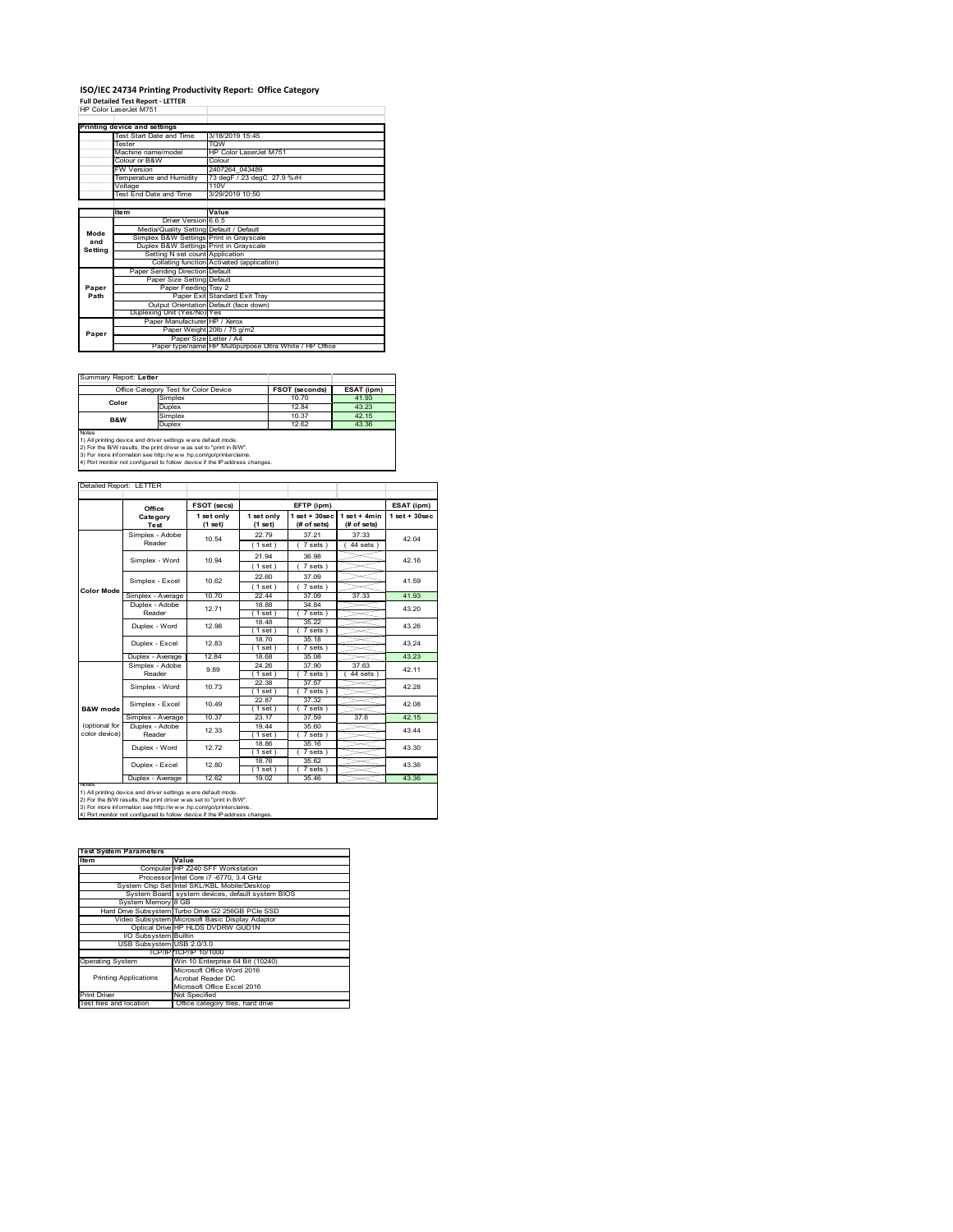# **ISO/IEC 24734 Printing Productivity Report: Office Category Full Detailed Test Report ‐ A4** HP Color LaserJet M751

|         | ו שיווי המספר המונח המונח המונח ה       |                                                         |
|---------|-----------------------------------------|---------------------------------------------------------|
|         | Printing device and settings            |                                                         |
|         | Test Start Date and Time                | 3/18/2019 15:45                                         |
|         | <b>Tester</b>                           | <b>TOW</b>                                              |
|         | Machine name/model                      | HP Color LaserJet M751                                  |
|         | Colour or B&W                           | Colour                                                  |
|         | <b>FW Version</b>                       | 2407264 043489                                          |
|         | Temperature and Humidity                | 73 degF / 23 degC 27.9 %rH                              |
|         | Voltage                                 | 110V                                                    |
|         | Test End Date and Time                  | 3/29/2019 10:50                                         |
|         |                                         |                                                         |
|         | <b>Item</b>                             | Value                                                   |
|         | Driver Version 6.6.5                    |                                                         |
|         | Media/Quality Setting Default / Default |                                                         |
| Mode    | Simplex B&W Settings Print in Grayscale |                                                         |
| and     | Duplex B&W Settings Print in Grayscale  |                                                         |
| Setting | Setting N set count Application         |                                                         |
|         |                                         | Collating function Activated (application)              |
|         | Paper Sending Direction Default         |                                                         |
|         | Paper Size Setting Default              |                                                         |
| Paper   | Paper Feeding Tray 2                    |                                                         |
| Path    |                                         | Paper Exit Standard Exit Tray                           |
|         |                                         | Output Orientation Default (face down)                  |
|         | Duplexing Unit (Yes/No) Yes             |                                                         |
|         | Paper Manufacturer HP / Xerox           |                                                         |
| Paper   |                                         | Paper Weight 20lb / 75 g/m2                             |
|         |                                         | Paper Size Letter / A4                                  |
|         |                                         | Paper type/name HP Multipurpose Ultra White / HP Office |

Summary Report: **A4**

| <u> Julianu I IV</u>                                         |                                       |                       |            |  |
|--------------------------------------------------------------|---------------------------------------|-----------------------|------------|--|
|                                                              | Office Category Test for Color Device | <b>FSOT (seconds)</b> | ESAT (ipm) |  |
| Colour                                                       | Simplex                               | 10.78                 | 4200       |  |
|                                                              | Duplex                                | 12 73                 | 43.22      |  |
| B&W                                                          | Simplex                               | 10.35                 | 42.25      |  |
|                                                              | Duplex                                | 12.66                 | 43.36      |  |
| <b>Notes</b>                                                 |                                       |                       |            |  |
| 1) All printing device and driver settings were default mode |                                       |                       |            |  |

1) All printing device and driver settings were default mode.<br>2) For the B/W results, the print driver was set to "print in B/W".<br>3) For more information see http://www.hp.com/go/printerclaims.<br>4) Port monitor not configur

| Detailed Report: A4 |  |
|---------------------|--|
|                     |  |

|               | Office            | FSOT (secs) | 1 set only | EFTP (ipm)<br>$1$ set + 30sec | $1$ set + 4min | ESAT (ipm)<br>$1$ set + $30$ sec |
|---------------|-------------------|-------------|------------|-------------------------------|----------------|----------------------------------|
|               | Category          | 1 set only  |            |                               |                |                                  |
|               | Test              | (1 set)     | (1 set)    | (# of sets)                   | (# of sets)    |                                  |
|               | Simplex - Adobe   | 10.56       | 22.75      | 37 49                         | 3641           | 41.97                            |
|               | Reader            |             | (1 set)    | $7 sets$ )                    | $44$ sets)     |                                  |
|               | Simplex - Word    | 10.91       | 21.99      | 37.34                         |                | 41.99                            |
|               |                   |             | (1 set)    | $7 sets$ )                    |                |                                  |
| Colour        | Simplex - Excel   | 10.86       | 22.10      | 37.42                         |                | 42 05                            |
| Mode          |                   |             | (1 set)    | 7 sets)                       |                |                                  |
|               | Simplex - Average | 10.78       | 22.28      | 37 41                         | 36.41          | 42.00                            |
|               | Duplex - Adobe    | 12 43       | 19.30      | 35.60                         |                | 43 16                            |
|               | Reader            |             | (1 set)    | 7 sets)                       |                |                                  |
|               | Duplex - Word     | 13.02       | 18.42      | 34.58                         |                | 43.16                            |
|               |                   |             | (1 set)    | $7 sets$ )                    |                |                                  |
|               | Duplex - Excel    | 1274        | 1884       | 34 44                         |                | 43.36                            |
|               |                   |             | 1 set)     | 7 sets)                       |                |                                  |
|               | Duplex - Average  | 12.7        | 18.85      | 34 87                         |                | 43.22                            |
|               | Simplex - Adobe   | 9.98        | 24.04      | 38.00                         | 37.74          | 42.21                            |
|               | Reader            |             | (1 set)    | 7 sets 1                      | 44 sets        |                                  |
|               | Simplex - Word    | 10.64       | 22.55      | 37.64                         |                | 42.33                            |
|               |                   |             | (1 set)    | 7 sets)                       |                |                                  |
|               | Simplex - Excel   | 10 43       | 23.02      | 37.90                         |                | 42 21                            |
| B&W mode      |                   |             | (1 set)    | 7 sets)                       |                |                                  |
|               | Simplex - Average | 10.4        | 23.20      | 37.84                         | 37.7           | 42.25                            |
| (optional for | Duplex - Adobe    | 12.32       | 1948       | 35 28                         |                | 43.36                            |
| color device) | Reader            |             | 1 set 1    | $7 sets$ )                    |                |                                  |
|               | Duplex - Word     | 13.04       | 18.40      | 35.30                         |                | 43.36                            |
|               |                   |             | (1 set)    | 7 sets)                       |                |                                  |
|               | Duplex - Excel    | 12.61       | 19.02      | 35.02                         |                | 43.38                            |
|               |                   |             | (1 set)    | 7 sets)                       |                |                                  |
| <b>NOTAS</b>  | Duplex - Average  | 12.7        | 18.96      | 35.20                         |                | 43.36                            |

┑

2) For the B/W results, the print driver w as set to "print in B/W".<br>3) For more information see http://w w w .hp.com/go/printerclaims.<br>4) Port monitor not configured to follow device if the IP address changes.

| <b>Test System Parameters</b> |                                                    |  |  |
|-------------------------------|----------------------------------------------------|--|--|
| Item                          | Value                                              |  |  |
|                               |                                                    |  |  |
|                               | Computer HP Z240 SFF Workstation                   |  |  |
|                               | Processor Intel Core i7 -6770, 3.4 GHz             |  |  |
|                               | System Chip Set Intel SKL/KBL Mobile/Desktop       |  |  |
|                               | System Board system devices, default system BIOS   |  |  |
| System Memory 8 GB            |                                                    |  |  |
|                               | Hard Drive Subsystem Turbo Drive G2 256GB PCle SSD |  |  |
|                               | Video Subsystem Microsoft Basic Display Adaptor    |  |  |
|                               | Optical Drive HP HLDS DVDRW GUD1N                  |  |  |
| I/O Subsystem Builtin         |                                                    |  |  |
| USB Subsystem USB 2.0/3.0     |                                                    |  |  |
|                               | TCP/IP/TCP/IP 10/1000                              |  |  |
| <b>Operating System</b>       | Win 10 Enterprise 64 Bit (10240)                   |  |  |
|                               | Microsoft Office Word 2016                         |  |  |
| <b>Printing Applications</b>  | Acrobat Reader DC                                  |  |  |
|                               | Microsoft Office Excel 2016                        |  |  |
| <b>Print Driver</b>           | Not Specified                                      |  |  |
| Test files and location       | Office category files, hard drive                  |  |  |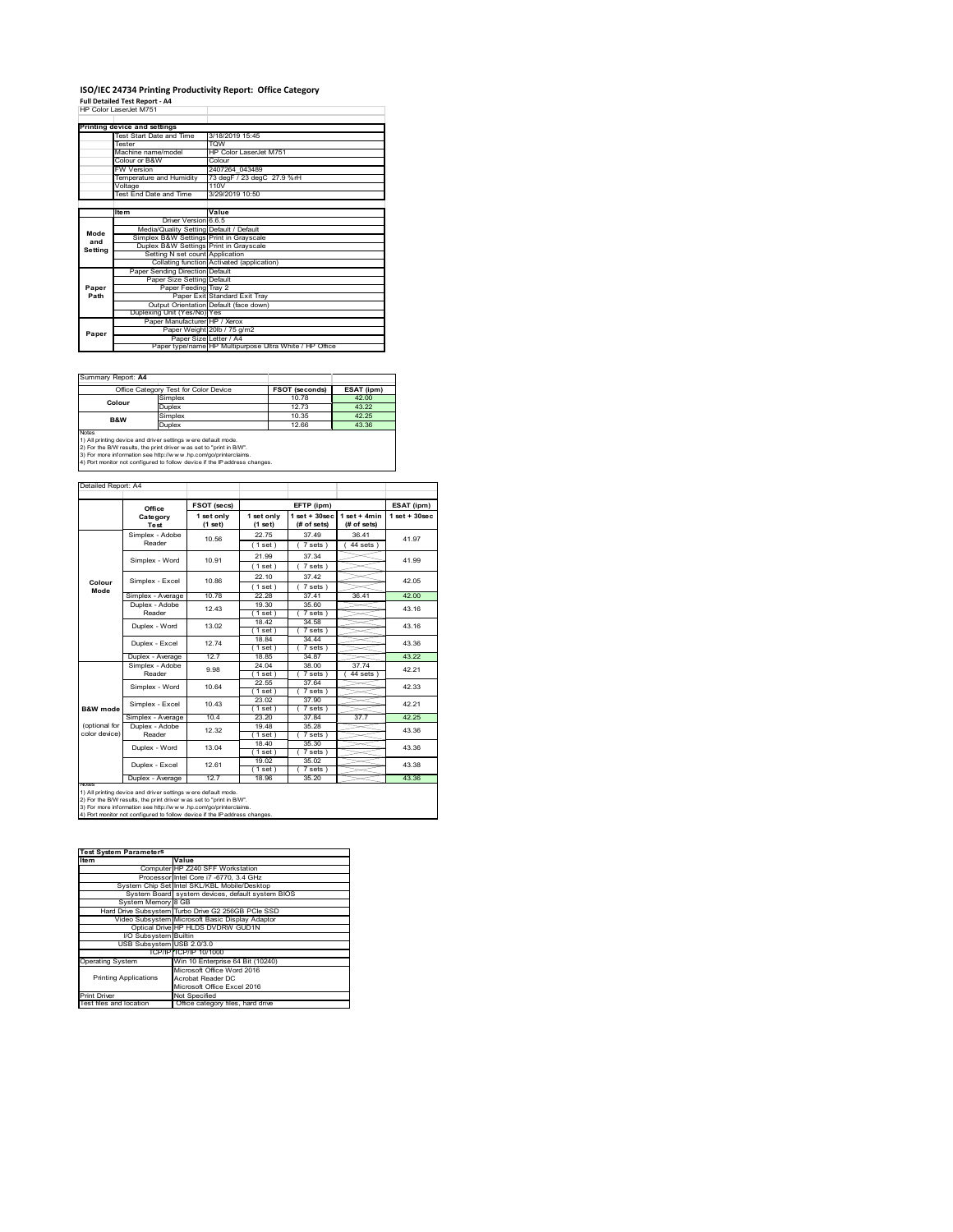## **ISO/IEC 24734 Printing Productivity Report: Office Category Full Detailed Test Report ‐ Tabloid** HP Color LaserJet M751

| HP Color LaserJet M751 |  |
|------------------------|--|
|                        |  |

|         | Printing device and settings            |                                                         |
|---------|-----------------------------------------|---------------------------------------------------------|
|         | Test Start Date and Time                | 3/18/2019 15:45                                         |
|         | <b>Tester</b>                           | <b>TOW</b>                                              |
|         | Machine name/model                      | HP Color Laser let M751                                 |
|         | Colour or B&W                           | Colour                                                  |
|         | <b>FW Version</b>                       | 2407264 043489                                          |
|         | Temperature and Humidity                | 73 degF / 23 degC 27.9 %rH                              |
|         | Voltage                                 | 110V                                                    |
|         | Test End Date and Time                  | 3/29/2019 10:50                                         |
|         |                                         |                                                         |
|         | <b>Item</b>                             | Value                                                   |
|         | Driver Version 6.6.5                    |                                                         |
| Mode    | Media/Quality Setting Default / Default |                                                         |
| and     | Simplex B&W Settings Print in Grayscale |                                                         |
| Settina | Duplex B&W Settings Print in Grayscale  |                                                         |
|         | Setting N set count Application         |                                                         |
|         |                                         | Collating function Activated (application)              |
|         | Paper Sending Direction Default         |                                                         |
|         | Paper Size Setting Default              |                                                         |
| Paper   | Paper Feeding Tray 2                    |                                                         |
| Path    |                                         | Paper Exit Standard Exit Tray                           |
|         |                                         | Output Orientation Default (face down)                  |
|         | Duplexing Unit (Yes/No) Yes             |                                                         |
|         | Paper Manufacturer HP / Xerox           |                                                         |
| Paper   |                                         | Paper Weight 20lb / 75 g/m2                             |
|         | Paper Size Letter / A4                  |                                                         |
|         |                                         | Paper type/name HP Multipurpose Ultra White / HP Office |

Summary Report: Tabloid

|                                                              | Office Category Test for Color Device | <b>FSOT (seconds)</b> | ESAT (ipm) |
|--------------------------------------------------------------|---------------------------------------|-----------------------|------------|
| Color                                                        | Simplex                               | 10.70                 | 26.27      |
|                                                              | Duplex                                | 12.84                 | 18 14      |
| B&W                                                          | Simplex                               | 14.01                 | 26.27      |
|                                                              | Duplex                                | 19.10                 | 18 14      |
| <b>Notes</b>                                                 |                                       |                       |            |
| 1) All nrinting device and driver settings were default mode |                                       |                       |            |

1) All printing device and driver settings were default mode.<br>2) For the B/W results, the print driver was set to "print in B/W".<br>3) For more information see http://www.hp.com/go/printerclaims.<br>4) Port monitor not configur

#### Detailed Report: Tabloid

|                   | Office            | FSOT (secs) |             | EFTP (ipm)         |                | ESAT (ipm)        |  |
|-------------------|-------------------|-------------|-------------|--------------------|----------------|-------------------|--|
|                   | Category          | 1 set only  | 1 set only  | $1$ set + $30$ sec | $1$ set + 4min | $1$ set $+30$ sec |  |
|                   | Test              | (1 set)     | (1 set)     | (# of sets)        | (# of sets)    |                   |  |
|                   | Simplex - Adobe   | 14.32       | 16.75       | 23.44              | 22.00          | 26.28             |  |
|                   | Reader            |             | (1 set)     | 5 sets)            | $28$ sets $)$  |                   |  |
|                   | Simplex - Word    | 14.73       | 16.29       | 23.31              |                | 26.28             |  |
|                   |                   |             | (1 set)     | $5 sets$ )         |                |                   |  |
|                   | Simplex - Excel   | 14.26       | 16.82       | 22.83              |                | 26.27             |  |
| <b>Color Mode</b> |                   |             | (1 set)     | $5 sets$ )         |                |                   |  |
|                   | Simplex - Average | 14.44       | 16.62       | 23 19              | 22.00          | 26.27             |  |
|                   | Duplex - Adobe    | 19.53       | 12 28       | 16.06              |                | 18.14             |  |
|                   | Reader            |             | $1$ set)    | 4 sets)            |                |                   |  |
|                   | Duplex - Word     | 19.55       | 12.26       | 16.02              |                | 18.14             |  |
|                   |                   |             | (1 set)     | 4 sets)            |                |                   |  |
|                   | Duplex - Excel    | 19.23       | 12.48       | 16.10              |                | 18.14             |  |
|                   |                   |             | (1 set)     | $4 sets$ )         |                |                   |  |
|                   | Duplex - Average  | 19.44       | 12.34       | 16.06              |                | 18.14             |  |
|                   | Simplex - Adobe   | 13.72       | 17.49       | 23.79              | 23.15          | 26.27             |  |
|                   | Reader            |             | $1$ set)    | 5 sets             | 28 sets        |                   |  |
|                   | Simplex - Word    | 14.33       | 16.75       | 23.54              |                | 26.27             |  |
|                   |                   |             | (1 set)     | 5 sets)            |                |                   |  |
|                   | Simplex - Excel   | 13.97       | 17.18       | 23.78              |                | 26.27             |  |
| B&W mode          |                   |             | $1$ set $)$ | 5 sets)            |                |                   |  |
|                   | Simplex - Average | 14.01       | 17.14       | 23.70              | 23.15          | 26.27             |  |
| (optional for     | Duplex - Adobe    | 18.73       | 12.80       | 16.32              |                | 18.14             |  |
| color device)     | Reader            |             | $1$ set $)$ | 4 sets 1           |                |                   |  |
|                   | Duplex - Word     | 19.57       | 12.26       | 16.22              |                | 18 14             |  |
|                   |                   |             | (1 set)     | 4 sets)            |                |                   |  |
|                   | Duplex - Excel    | 18.98       | 12.64       | 16.32              |                | 18.14             |  |
|                   |                   |             | $1$ set)    | 4 sets             |                |                   |  |
| NOtes             | Duplex - Average  | 19.10       | 12.56       | 16.28              |                | 18.14             |  |

—∟

—∟

2) For the B/W results, the print driver w as set to "print in B/W".<br>3) For more information see http://w w v.hp.com/go/printerclaims.<br>4) Port monitor not configured to follow device if the IP address changes.

| <b>Test System Parameters</b> |                                                    |
|-------------------------------|----------------------------------------------------|
| Item                          | Value                                              |
|                               | Computer HP Z240 SFF Workstation                   |
|                               | Processor Intel Core i7 -6770, 3.4 GHz             |
|                               | System Chip Set Intel SKL/KBL Mobile/Desktop       |
|                               | System Board system devices, default system BIOS   |
| System Memory 8 GB            |                                                    |
|                               | Hard Drive Subsystem Turbo Drive G2 256GB PCle SSD |
|                               | Video Subsystem Microsoft Basic Display Adaptor    |
|                               | Optical Drive HP HLDS DVDRW GUD1N                  |
| I/O Subsystem Builtin         |                                                    |
| USB Subsystem USB 2.0/3.0     |                                                    |
|                               | TCP/IP TCP/IP 10/1000                              |
| <b>Operating System</b>       | Win 10 Enterprise 64 Bit (10240)                   |
|                               | Microsoft Office Word 2016                         |
| <b>Printing Applications</b>  | Acrobat Reader DC                                  |
|                               | Microsoft Office Excel 2016                        |
| <b>Print Driver</b>           | Not Specified                                      |
| Test files and location       | Office category files hard drive                   |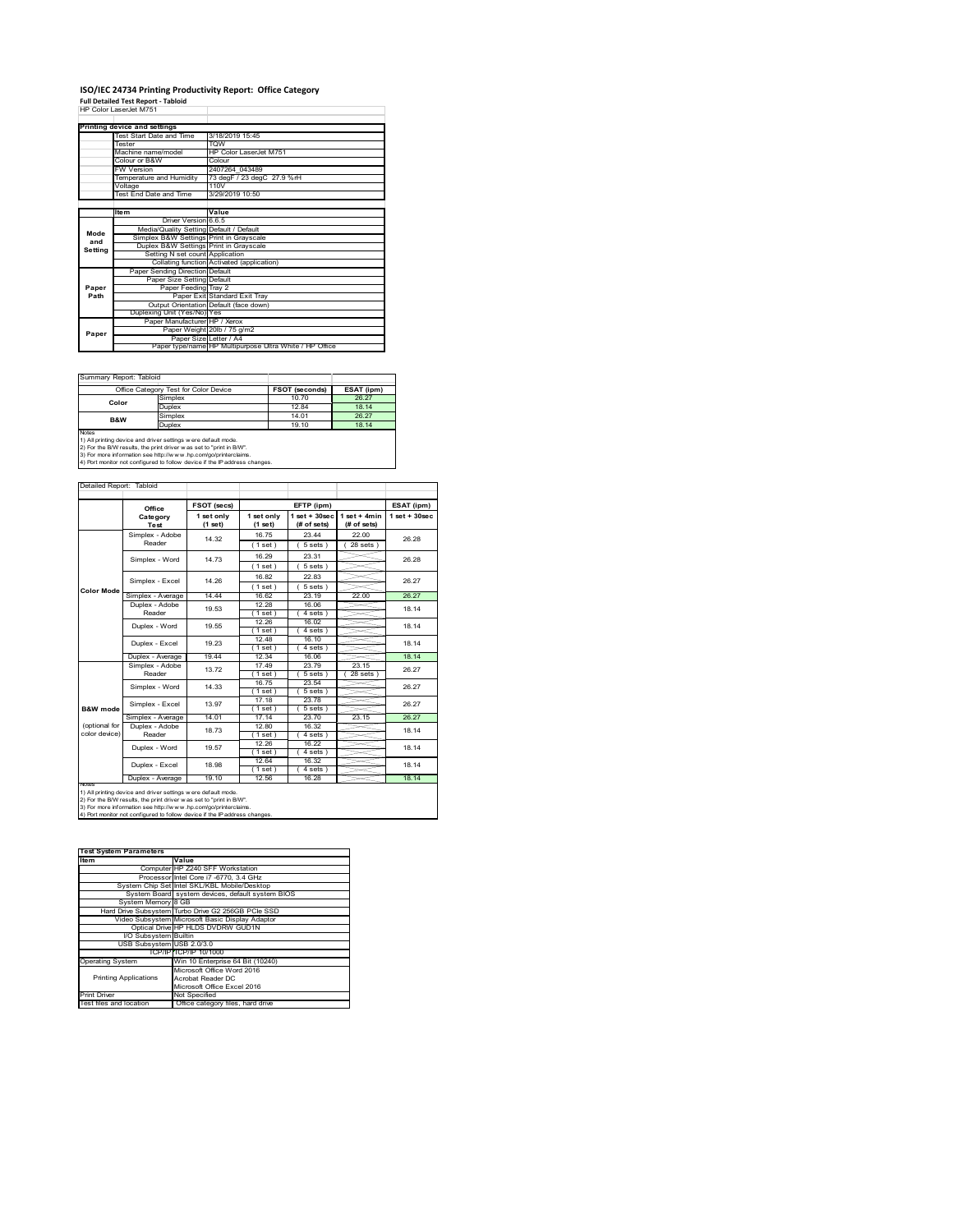# **ISO/IEC 24734 Printing Productivity Report: Office Category Full Detailed Test Report ‐ A3** HP Color LaserJet M751

|         | וניוויו במסטופט וויוטו                  |                                                         |
|---------|-----------------------------------------|---------------------------------------------------------|
|         |                                         |                                                         |
|         | Printing device and settings            |                                                         |
|         | Test Start Date and Time                | 3/18/2019 15:45                                         |
|         | <b>Tester</b>                           | <b>TOW</b>                                              |
|         | Machine name/model                      | HP Color LaserJet M751                                  |
|         | Colour or B&W                           | Colour                                                  |
|         | <b>FW Version</b>                       | 2407264 043489                                          |
|         | Temperature and Humidity                | 73 degF / 23 degC 27.9 %rH                              |
|         | Voltage                                 | 110V                                                    |
|         | Test End Date and Time                  | 3/29/2019 10:50                                         |
|         |                                         |                                                         |
|         | <b>Item</b>                             | Value                                                   |
|         | Driver Version 6.6.5                    |                                                         |
| Mode    | Media/Quality Setting Default / Default |                                                         |
| and     | Simplex B&W Settings Print in Grayscale |                                                         |
| Setting | Duplex B&W Settings Print in Grayscale  |                                                         |
|         | Setting N set count Application         |                                                         |
|         |                                         | Collating function Activated (application)              |
|         | Paper Sending Direction Default         |                                                         |
|         | Paper Size Setting Default              |                                                         |
| Paper   | Paper Feeding Tray 2                    |                                                         |
| Path    |                                         | Paper Exit Standard Exit Tray                           |
|         |                                         | Output Orientation Default (face down)                  |
|         | Duplexing Unit (Yes/No) Yes             |                                                         |
|         | Paper Manufacturer HP / Xerox           |                                                         |
| Paper   |                                         | Paper Weight 20lb / 75 g/m2                             |
|         |                                         | Paper Size Letter / A4                                  |
|         |                                         | Paper type/name HP Multipurpose Ultra White / HP Office |

Summary Report: A3

| Office Category Test for Color Device                         |         | <b>FSOT (seconds)</b> | ESAT (ipm) |  |  |  |  |
|---------------------------------------------------------------|---------|-----------------------|------------|--|--|--|--|
| Color                                                         | Simplex | 10.70                 | 26.28      |  |  |  |  |
|                                                               | Duplex  | 1284                  | 18 14      |  |  |  |  |
| B&W                                                           | Simplex | 13.97                 | 26.29      |  |  |  |  |
|                                                               | Duplex  | 18.87                 | 18.17      |  |  |  |  |
| <b>Notes</b>                                                  |         |                       |            |  |  |  |  |
| 1) All printing device and driver settings were default mode. |         |                       |            |  |  |  |  |

コ

1) All printing device and driver settings were default mode.<br>2) For the B/W results, the print driver was set to "print in B/W".<br>3) For more information see http://www.hp.com/go/printerclaims.<br>4) Port monitor not configur

| Detailed Report: A |  |
|--------------------|--|
|                    |  |

| Detailed Report: A3            |                           |                       |                         |                                   |                               |                  |
|--------------------------------|---------------------------|-----------------------|-------------------------|-----------------------------------|-------------------------------|------------------|
|                                | Office                    | FSOT (secs)           |                         | EFTP (ipm)                        |                               | ESAT (ipm)       |
|                                | Category<br>Test          | 1 set only<br>(1 set) | 1 set only<br>$(1$ set) | $1$ set + $30$ sec<br>(# of sets) | $1$ set + 4min<br>(# of sets) | $1$ set + 30sec. |
|                                | Simplex - Adobe<br>Reader | 14 41                 | 16.65<br>(1 set)        | 23.36<br>$5 sets$ )               | 2174<br>$28$ sets $)$         | 26.27            |
|                                | Simplex - Word            | 14 81                 | 16.20<br>(1 set)        | 23.36<br>$5 sets$ )               |                               | 26.30            |
|                                | Simplex - Excel           | 14.50                 | 16.55<br>(1 set)        | 23 49<br>$5 sets$ )               |                               | 26.27            |
| <b>Color Mode</b>              | Simplex - Average         | 14.58                 | 1646                    | 23.40                             | 21.74                         | 26.28            |
|                                | Duplex - Adobe<br>Reader  | 1948                  | 12.32<br>(1 set)        | 16.06<br>$4 sets$ )               |                               | 18 14            |
|                                | Duplex - Word             | 1978                  | 12 12<br>(1 set)        | 16.08<br>$4 sets$ )               |                               | 18 14            |
|                                | Duplex - Excel            | 19.34                 | 12 40<br>(1 set)        | 16.02<br>$4 sets$ )               |                               | 18 14            |
|                                | Duplex - Average          | 19.54                 | 12 28                   | 16 05                             |                               | 18 14            |
|                                | Simplex - Adobe<br>Reader | 13 75                 | 1745<br>(1 set)         | 23.82<br>5 sets )                 | 2375<br>$28$ sets $)$         | 26.24            |
|                                | Simplex - Word            | 14 45                 | 16.61<br>(1 set)        | 23.52<br>$5 sets$ )               |                               | 26.35            |
| B&W mode                       | Simplex - Excel           | 13.69                 | 17.53<br>(1 set)        | 23.83<br>$5 sets$ )               |                               | 26.28            |
|                                | Simplex - Average         | 13.97                 | 17.19                   | 23.72                             | 23.75                         | 26.29            |
| (optional for<br>color device) | Duplex - Adobe<br>Reader  | 18.64                 | 12.86<br>(1 set )       | 16.30<br>4 sets)                  |                               | 18 14            |
|                                | Duplex - Word             | 19 14                 | 12.54<br>(1 set)        | 16.28<br>4 sets)                  |                               | 18 14            |
|                                | Duplex - Excel            | 18.82                 | 12.74<br>$1$ set)       | 16.36<br>4 sets)                  |                               | 18 24            |
|                                | Duplex - Average          | 18.87                 | 1271                    | 16.31                             |                               | 18 17            |

2) For the B/W results, the print driver w as set to "print in B/W".<br>3) For more information see http://w w w .hp.com/go/printerclaims.<br>4) Port monitor not configured to follow device if the IP address changes.

| <b>Test System Parameters</b> |                                                    |
|-------------------------------|----------------------------------------------------|
| <b>Item</b>                   | Value                                              |
|                               | Computer HP Z240 SFF Workstation                   |
|                               | Processor Intel Core i7 -6770, 3.4 GHz             |
|                               | System Chip Set Intel SKL/KBL Mobile/Desktop       |
|                               | System Board system devices, default system BIOS   |
| System Memory 8 GB            |                                                    |
|                               | Hard Drive Subsystem Turbo Drive G2 256GB PCle SSD |
|                               | Video Subsystem Microsoft Basic Display Adaptor    |
|                               | Optical Drive HP HLDS DVDRW GUD1N                  |
| I/O Subsystem Builtin         |                                                    |
| USB Subsystem USB 2.0/3.0     |                                                    |
|                               | TCP/IP/TCP/IP 10/1000                              |
| <b>Operating System</b>       | Win 10 Enterprise 64 Bit (10240)                   |
|                               | Microsoft Office Word 2016                         |
| <b>Printing Applications</b>  | Acrobat Reader DC                                  |
|                               | Microsoft Office Excel 2016                        |
| <b>Print Driver</b>           | Not Specified                                      |
| Test files and location       | Office category files, hard drive                  |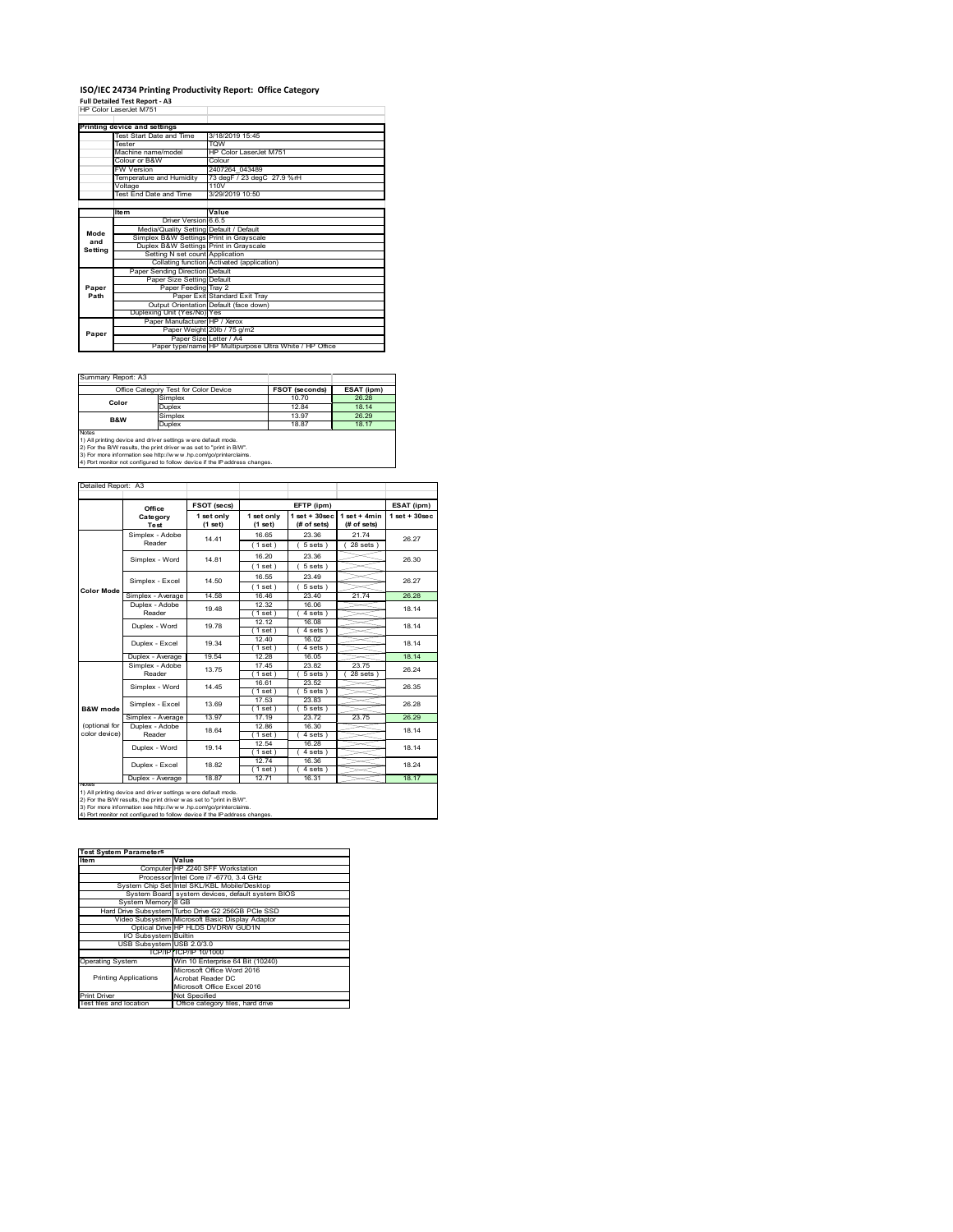#### **ISO/IEC 24734 Printing Productivity Report: Office Category Feature Performance Full Report ‐ Office Feature Performance Test** HP Color LaserJet M751

|         | Printing device and settings            |                                                         |
|---------|-----------------------------------------|---------------------------------------------------------|
|         | Test Start Date and Time                | 3/18/2019 15:45                                         |
|         | <b>Tester</b>                           | <b>TOW</b>                                              |
|         | Machine name/model                      | HP Color LaserJet M751                                  |
|         | Colour or B&W                           | Colour                                                  |
|         | <b>FW Version</b>                       | 2407264 043489                                          |
|         | Temperature and Humidity                | 73 degF / 23 degC 27.9 %rH                              |
|         | Voltage                                 | 110V                                                    |
|         | Test End Date and Time                  | 3/29/2019 10:50                                         |
|         |                                         |                                                         |
|         | <b>Item</b>                             | Value                                                   |
|         | Driver Version 6.6.5                    |                                                         |
| Mode    | Media/Quality Setting Default / Default |                                                         |
| and     | Simplex B&W Settings Print in Grayscale |                                                         |
| Setting | Duplex B&W Settings Print in Grayscale  |                                                         |
|         | Setting N set count Application         |                                                         |
|         |                                         | Collating function Activated (application)              |
|         | Paper Sending Direction Default         |                                                         |
|         | Paper Size Setting Default              |                                                         |
| Paper   | Paper Feeding Tray 2                    |                                                         |
| Path    |                                         | Paper Exit Standard Exit Tray                           |
|         |                                         | Output Orientation Default (face down)                  |
|         | Duplexing Unit (Yes/No) Yes             |                                                         |
|         | Paper Manufacturer HP / Xerox           |                                                         |
| Paper   |                                         | Paper Weight 20lb / 75 g/m2                             |
|         |                                         |                                                         |
|         | Paper Size Letter / A4                  | Paper type/name HP Multipurpose Ultra White / HP Office |

| <b>ISO Print Productivity Report: Feature Performance Test Summary</b>                                                                                                                                                                                                                            |         |                               |                                      |  |  |
|---------------------------------------------------------------------------------------------------------------------------------------------------------------------------------------------------------------------------------------------------------------------------------------------------|---------|-------------------------------|--------------------------------------|--|--|
|                                                                                                                                                                                                                                                                                                   |         |                               | <b>Feature Performance Ratio</b>     |  |  |
| <b>Printing Modes</b><br>(Feature Adobe Reader - Office test file)                                                                                                                                                                                                                                |         | FSOT (base)<br>FSOT (feature) | <b>ESAT (feature)</b><br>ESAT (base) |  |  |
| A5, Landscape Feed, Simplex, Colour                                                                                                                                                                                                                                                               | Simplex | 93%                           | 84%                                  |  |  |
| A5, Portrait Feed, Simplex, Colour                                                                                                                                                                                                                                                                | Simplex |                               |                                      |  |  |
| Legal, Simplex, Colour                                                                                                                                                                                                                                                                            | Simplex |                               |                                      |  |  |
| Legal, Duplex, Colour                                                                                                                                                                                                                                                                             | Duplex  |                               |                                      |  |  |
| A4, 1200 dpi, Simplex, Colour                                                                                                                                                                                                                                                                     | Simplex |                               |                                      |  |  |
| Letter, 1200 dpi, Simplex, Colour                                                                                                                                                                                                                                                                 | Simplex |                               |                                      |  |  |
| A4. General Office. Simplex. Colour                                                                                                                                                                                                                                                               | Simplex |                               |                                      |  |  |
| Letter, General Office, Simplex, Colour                                                                                                                                                                                                                                                           | Simplex |                               |                                      |  |  |
| A5, Landscape Feed, Simplex, B/W                                                                                                                                                                                                                                                                  | Simplex | 93%                           | 84%                                  |  |  |
| A5, Portrait Feed, Simplex, B/W                                                                                                                                                                                                                                                                   | Simplex |                               |                                      |  |  |
| Legal, Simplex, B/W                                                                                                                                                                                                                                                                               | Simplex |                               |                                      |  |  |
| Legal, Duplex, B/W                                                                                                                                                                                                                                                                                | Duplex  |                               |                                      |  |  |
| A4, 1200 dpi, Simplex, B/W                                                                                                                                                                                                                                                                        | Simplex |                               |                                      |  |  |
| Letter, 1200 dpi, Simplex, B/W                                                                                                                                                                                                                                                                    | Simplex |                               |                                      |  |  |
| A4, General Office, Simplex, B/W                                                                                                                                                                                                                                                                  | Simplex |                               |                                      |  |  |
| Letter, General Office, Simplex, B/W                                                                                                                                                                                                                                                              | Simplex |                               |                                      |  |  |
| <b>Notes</b><br>1) All printing device and driver settings were default mode.<br>2) Test conducted with 8-paper Office Feature Performance file.<br>3) For more information see http://www.hp.com/go/printerclaims.<br>4) Port monitor not configured to follow device if the IP address changes. |         |                               |                                      |  |  |

| <b>Printing Modes</b>                               |                            | <b>Base Printing Mode</b>  |                      | <b>Feature Performance</b>       |                                         |                                      |  |  |  |
|-----------------------------------------------------|----------------------------|----------------------------|----------------------|----------------------------------|-----------------------------------------|--------------------------------------|--|--|--|
| Feature Adobe Reader - Office<br>test file (8-page) | <b>FSOT</b><br><b>Base</b> | <b>ESAT</b><br><b>Base</b> | 1 set<br>FSOT (secs) | $1$ set $+30$ sec.<br>ESAT (ipm) | FSOT (base)<br><b>FSOT</b><br>(feature) | <b>ESAT (feature)</b><br>ESAT (base) |  |  |  |
| A5, Landscape Feed, Simplex, Colour                 | 16.14                      | 42.2                       | 17.5                 | 35.7                             | 93%                                     | 84%                                  |  |  |  |
| A5, Portrait Feed, Simplex, Colour                  | 16.14                      | 42.2                       |                      |                                  |                                         |                                      |  |  |  |
| Legal, Simplex, Colour                              |                            |                            |                      |                                  |                                         |                                      |  |  |  |
| Legal, Duplex, Colour                               |                            |                            |                      |                                  |                                         |                                      |  |  |  |
| A4, 1200 dpi, Simplex, Colour                       | 16 14                      | 422                        |                      |                                  |                                         |                                      |  |  |  |
| Letter, 1200 dpi, Simplex, Colour                   |                            |                            |                      |                                  |                                         |                                      |  |  |  |
| A4, General Office, Simplex, Colour                 | 16.14                      | 42.2                       |                      |                                  |                                         |                                      |  |  |  |
| Letter, General Office, Simplex, Colour             |                            |                            |                      |                                  |                                         |                                      |  |  |  |
| A5, Landscape Feed, Simplex, B/W                    | 15.82                      | 42.22                      | 17.05                | 35.7                             | 93%                                     | 84%                                  |  |  |  |
| A5, Portrait Feed, Simplex, B/W                     | 15.82                      | 42.22                      |                      |                                  |                                         |                                      |  |  |  |
| Legal, Simplex, B/W                                 |                            |                            |                      |                                  |                                         |                                      |  |  |  |
| Legal, Duplex, B/W                                  |                            |                            |                      |                                  |                                         |                                      |  |  |  |
| A4. 1200 dpi. Simplex. B/W                          | 15.82                      | 42.22                      |                      |                                  |                                         |                                      |  |  |  |
| Letter, 1200 dpi, Simplex, B/W                      |                            |                            |                      |                                  |                                         |                                      |  |  |  |
| A4, General Office, Simplex, B/W                    | 15.82                      | 42.22                      |                      |                                  |                                         |                                      |  |  |  |
| Letter, General Office, Simplex, B/W                |                            |                            |                      |                                  |                                         |                                      |  |  |  |

1) All printing device and driver settings were default mode.<br>2) Test conducted with 8-paper Office Feature Performance file<br>3) For more information see http://www.hp.com/go/printerclaims.<br>4) Port monitor not configured to

|           | <b>Test System Parameters</b> |                                                    |
|-----------|-------------------------------|----------------------------------------------------|
|           | Ite <sub>m</sub>              | Value                                              |
|           |                               | Computer HP Z240 SFF Workstation                   |
|           |                               | Processor Intel Core i7 -6770, 3.4 GHz             |
|           |                               | System Chip Set Intel SKL/KBL Mobile/Desktop       |
|           |                               | System Board system devices, default system BIOS   |
| Test      | System Memory 8 GB            |                                                    |
| System    |                               | Hard Drive Subsystem Turbo Drive G2 256GB PCle SSD |
|           |                               | Video Subsystem Microsoft Basic Display Adaptor    |
|           |                               | Optical Drive HP HLDS DVDRW GUD1N                  |
|           | <b>VO Subsystem Builtin</b>   |                                                    |
|           | USB Subsystem USB 2.0/3.0     |                                                    |
| <b>VO</b> |                               | TCP/IP/TCP/IP 10/1000                              |
|           | <b>Operating System</b>       | Win 10 Enterprise 64 Bit (10240)                   |
|           |                               | Microsoft Office Word 2016                         |
| Software  | <b>Printing Applications</b>  | Acrobat Reader DC                                  |
|           |                               | Microsoft Office Excel 2016                        |
|           | <b>Print Driver</b>           | Not Specified                                      |
|           | Test files and location       | Office category files, hard drive                  |
|           |                               |                                                    |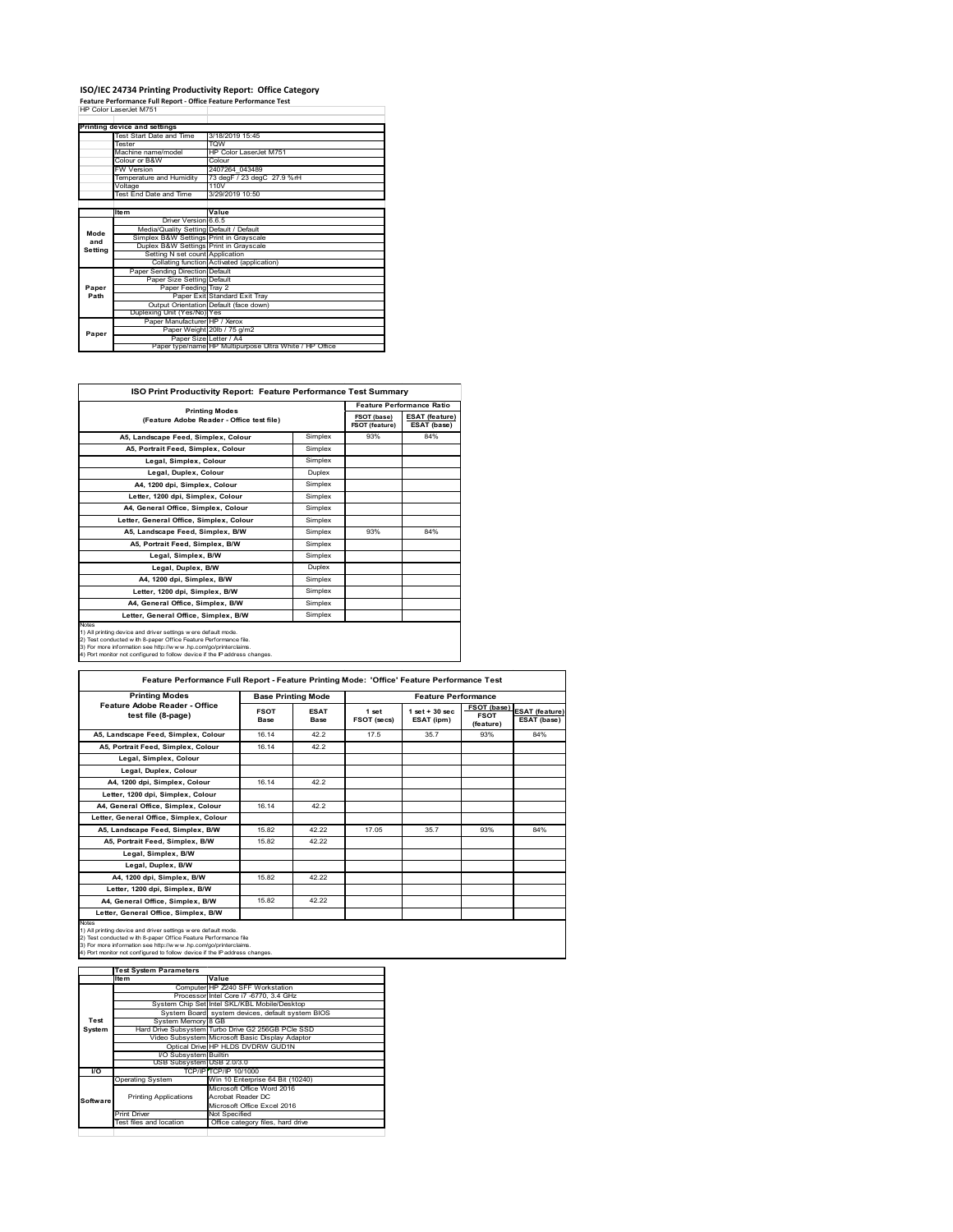#### **ISO/IEC 17629 First Print Out Time Report: Office Category**

| <b>Full Detailed Test Report - LETTER</b> |  |
|-------------------------------------------|--|
| HP Color LaserJet M751                    |  |

|            | Printing device and settings               |                                |  |  |  |
|------------|--------------------------------------------|--------------------------------|--|--|--|
|            | Test Start Date and Time                   | 3/18/2019 14:31                |  |  |  |
|            | Tester                                     | <b>TOW</b>                     |  |  |  |
|            | Machine name/model                         | HP Color LaserJet M751         |  |  |  |
|            | Colour or B&W                              | Colour                         |  |  |  |
|            | FW Version                                 | 2407264 043489                 |  |  |  |
|            | Configuration (options)                    | Default                        |  |  |  |
|            | Controller                                 | 7.126                          |  |  |  |
|            | Printing device page count                 | Not Specified                  |  |  |  |
|            | Printing supplies page count Not Specified |                                |  |  |  |
|            | Temperature and Humidity                   | 73 degF / 23 degC 27.9 %rH     |  |  |  |
|            | Voltage                                    | 110V                           |  |  |  |
|            | Test End Date and Time                     | 3/21/2019 9:21                 |  |  |  |
|            |                                            |                                |  |  |  |
|            | <b>Item</b>                                | Value                          |  |  |  |
| Mode       | PDL and driver version                     | 6.6.5                          |  |  |  |
| and        | Print Quality mode                         | default                        |  |  |  |
| Setting    | <b>B&amp;W</b> settings                    | default                        |  |  |  |
|            | Paper feed orientation                     | Short Edge                     |  |  |  |
| Paper      | Paper type setting                         | default                        |  |  |  |
|            | Paper feeding                              | Standard cassette              |  |  |  |
|            | Paper exit                                 | Standard exit tray             |  |  |  |
| Paper Path | Output orientation                         | default (face up or face down) |  |  |  |
|            |                                            |                                |  |  |  |

**ISO First Page Out Time Summary Report: Office Category**

| Summary Report: Letter |                           |
|------------------------|---------------------------|
|                        | FPOT from Ready (seconds) |
| Simplex                | 5.94                      |
| Duplex                 |                           |
| Simplex                | 5.65                      |
| Duplex                 |                           |
|                        |                           |

Notes<br>1) All printing device and driver settings were default mode.<br>2) For the BW results, the print driver was set to "print in BW".<br>3) For more information see http://www.hp.com/golprinterclaims.<br>4) Rot monitor not confi

|                                |                                                                                                                                                                                                                                                                                                                                                                                                             |                            |                                   | ISO First Page Out Time Report: Office Category |                            |                   |
|--------------------------------|-------------------------------------------------------------------------------------------------------------------------------------------------------------------------------------------------------------------------------------------------------------------------------------------------------------------------------------------------------------------------------------------------------------|----------------------------|-----------------------------------|-------------------------------------------------|----------------------------|-------------------|
| <b>Detailed Report: LETTER</b> |                                                                                                                                                                                                                                                                                                                                                                                                             | Word<br>(seconds)          | Excel<br>(seconds)                | Adobe<br>Reader<br>(seconds)                    | Average<br>(seconds)       | <b>Delay Time</b> |
|                                | FPOT from Ready - Simplex                                                                                                                                                                                                                                                                                                                                                                                   | 6.06                       | 5.95                              | 5.79                                            | 5.94                       | 21 Seconds        |
|                                | FPOT from Ready - Duplex                                                                                                                                                                                                                                                                                                                                                                                    |                            |                                   |                                                 |                            |                   |
| <b>Color Mode</b>              | FPOT from Sleep - Simplex                                                                                                                                                                                                                                                                                                                                                                                   |                            |                                   | 13.07                                           |                            | 63 Minutes        |
|                                | Recovery Time                                                                                                                                                                                                                                                                                                                                                                                               |                            |                                   | 7.3                                             |                            |                   |
|                                | FPOT from Off - Simplex                                                                                                                                                                                                                                                                                                                                                                                     |                            |                                   | 147.38                                          |                            |                   |
|                                | Warm-up Time                                                                                                                                                                                                                                                                                                                                                                                                |                            |                                   | 141.59                                          |                            |                   |
|                                | FPOT from Ready - Simplex                                                                                                                                                                                                                                                                                                                                                                                   | 6.03                       | 5.66                              | 5.25                                            | 5.65                       | 21 Seconds        |
|                                | FPOT from Ready - Duplex                                                                                                                                                                                                                                                                                                                                                                                    |                            |                                   |                                                 |                            |                   |
| <b>B&amp;W Mode</b>            | FPOT from Sleep - Simplex                                                                                                                                                                                                                                                                                                                                                                                   |                            |                                   | 12.59                                           |                            | 63 Minutes        |
|                                |                                                                                                                                                                                                                                                                                                                                                                                                             |                            |                                   | 7.3                                             |                            |                   |
|                                | Recovery Time                                                                                                                                                                                                                                                                                                                                                                                               |                            |                                   |                                                 |                            |                   |
|                                | FPOT from Off - Simplex                                                                                                                                                                                                                                                                                                                                                                                     |                            |                                   | 136.56                                          |                            |                   |
| Notes                          | Warm-up Time                                                                                                                                                                                                                                                                                                                                                                                                |                            |                                   | 131.31                                          |                            |                   |
| <b>HP Data Table</b>           | 1) All printing device and driver settings w ere default mode.<br>2) For the B/W results, the print driver was set to "print in B/W".<br>3) For more information see http://www.hp.com/go/printerclaims.<br>4) Port monitor not configured to follow device if the IP address changes.<br>5) Page counts w ere collected after completion of the tests.<br>6) Details for FPOT from Sleep are show n below. |                            |                                   |                                                 |                            |                   |
| <b>Detailed Report: LETTER</b> |                                                                                                                                                                                                                                                                                                                                                                                                             |                            |                                   |                                                 |                            |                   |
|                                |                                                                                                                                                                                                                                                                                                                                                                                                             | <b>FPOT Avg</b><br>(se cs) | FPOT (secs)<br><b>Iteration 1</b> | FPOT (secs)<br><b>Iteration 2</b>               | FPOT (secs)<br>Iteration 3 | Application       |
|                                | FPOT from Sleep                                                                                                                                                                                                                                                                                                                                                                                             | 13.07                      | 13.05                             | 13.08                                           | N/A                        | Adobe Reader      |
| <b>Color Mode</b>              | FPOT from Sleep (15 minutes)<br>HP/Non ISO Test                                                                                                                                                                                                                                                                                                                                                             | 10.57                      | 10.47                             | 10.67                                           | N/A                        | Adobe Reader      |
| <b>B&amp;W Mode</b>            | FPOT from Sleep                                                                                                                                                                                                                                                                                                                                                                                             | 12.59                      | 12.26                             | 12.92                                           | N/A                        | Adobe Reader      |

Notes<br>1) All printing device and driver settings w ere default mode.<br>2) For the B/W results, the print driver w as set to "print in B/W".<br>3 DLP includes detailed iterations as data measurements may vary run to run.

|            | <b>Test System Parameters</b> |                                     |  |  |  |
|------------|-------------------------------|-------------------------------------|--|--|--|
|            | ltem                          | Value                               |  |  |  |
|            | Computer                      | HP Z240 SFF Workstation             |  |  |  |
|            | Processor                     | Intel Core i7 -6770, 3.4 GHz        |  |  |  |
|            | System Chip Set               | Intel SKL/KBL Mobile/Desktop        |  |  |  |
|            | System Board                  | system devices, default system BIOS |  |  |  |
| Test       | <b>System Memory</b>          | 8 GB                                |  |  |  |
| System     | Hard Drive Subsystem          | Turbo Drive G2 256GB PCIe SSD       |  |  |  |
|            | Video Subsystem               | Microsoft Basic Display Adaptor     |  |  |  |
|            | Optical Drive                 | HP HLDS DVDRW GUD1N                 |  |  |  |
|            | I/O Subsystem                 | Builtin                             |  |  |  |
|            | <b>USB Subsystem</b>          | USB 2.0/3.0                         |  |  |  |
| Printing   |                               |                                     |  |  |  |
| Device     | TCP/IP                        | 10/1000                             |  |  |  |
| Connection |                               |                                     |  |  |  |
|            | <b>Operating System</b>       | Win 10 Enterprise 64 Bit (10240)    |  |  |  |
|            |                               | Microsoft Word 2016                 |  |  |  |
| Software   | <b>Printing Applications</b>  | Microsoft Excel 2016                |  |  |  |
|            |                               | Adobe Reader DC                     |  |  |  |